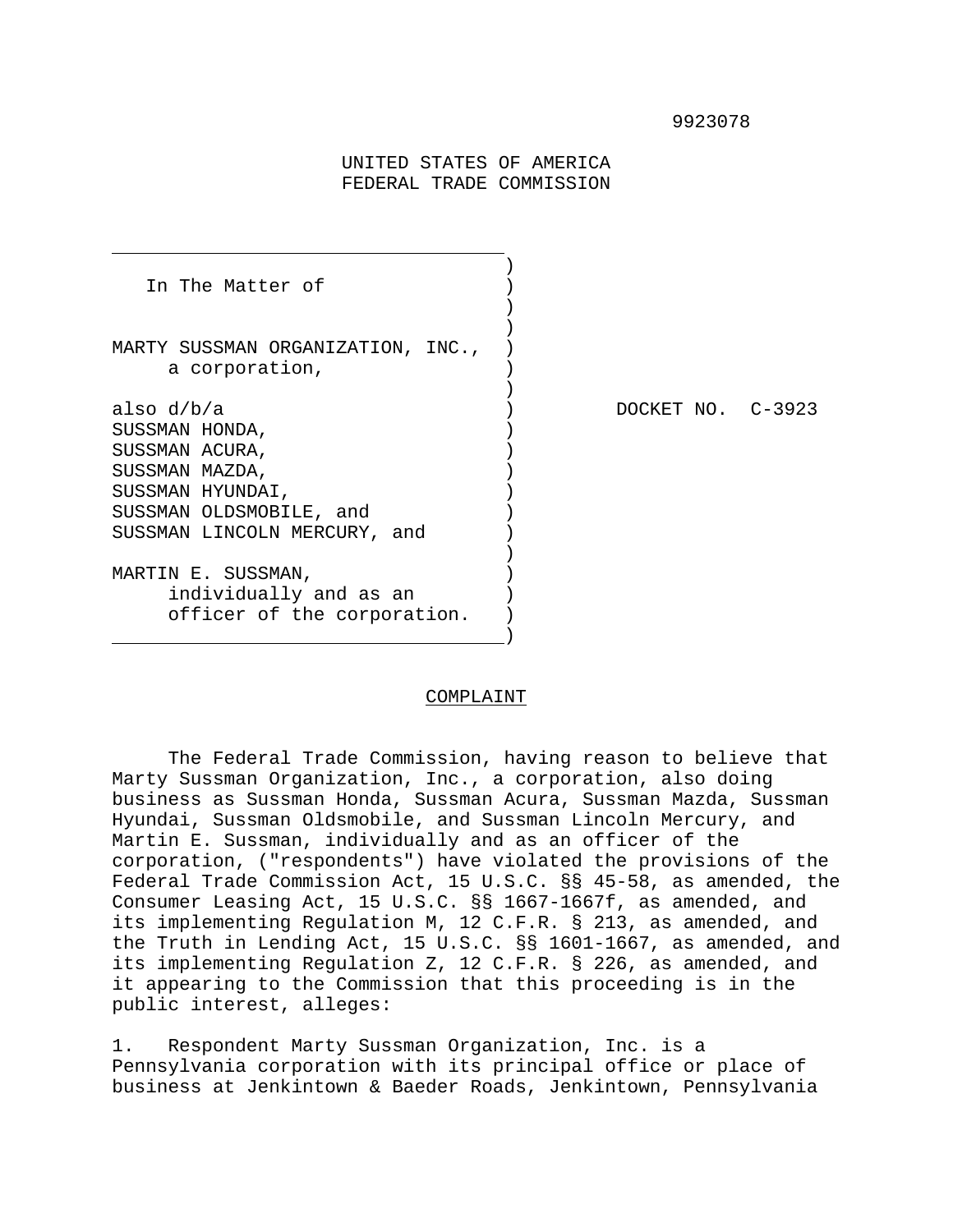19046. Respondent offers automobiles for sale or lease to consumers.

2. Respondent Martin E. Sussman is an officer of the corporate respondent. Individually or in concert with others, he formulates, directs, controls, and participates in the policies, acts, or practices of the corporation, including the acts or practices alleged in this complaint. His principal office or place of business is the same as that of the corporate respondent.

3. Respondents have disseminated advertisements to the public that promote consumer leases, as the terms "advertisement" and "consumer lease" are defined in Section 213.2 of Regulation M, 12 C.F.R. § 213.2, as amended.

4. Respondents have disseminated advertisements to the public that promote credit sales and other extensions of closed-end credit in consumer credit transactions, as the terms "advertisement," "credit sale," and "consumer credit" are defined in Section 226.2 of Regulation Z, 12 C.F.R. § 226.2, as amended.

5. The acts and practices of respondents alleged in this complaint have been in or affecting commerce, as "commerce" is defined in Section 4 of the Federal Trade Commission Act, 15 U.S.C. § 44.

6. Respondents have disseminated or have caused to be disseminated advertisements promoting consumer leases ("lease advertisements") and/or credit sales ("credit advertisements") for automobiles, including but not necessarily limited to the attached Sussman Exhibits A and B. Sussman Exhibits A and B are advertisements in the print media. These lease and/or credit advertisements contain the following statements:

A.

[Sussman Exhibit A states several lease and credit offers, including:]

> "**1998 CUTLASS GL** . . . **1.9% FINANCING AVAILABLE \$199 A MONTH FOR 36 MONTHS**"

> > Page 2 of 6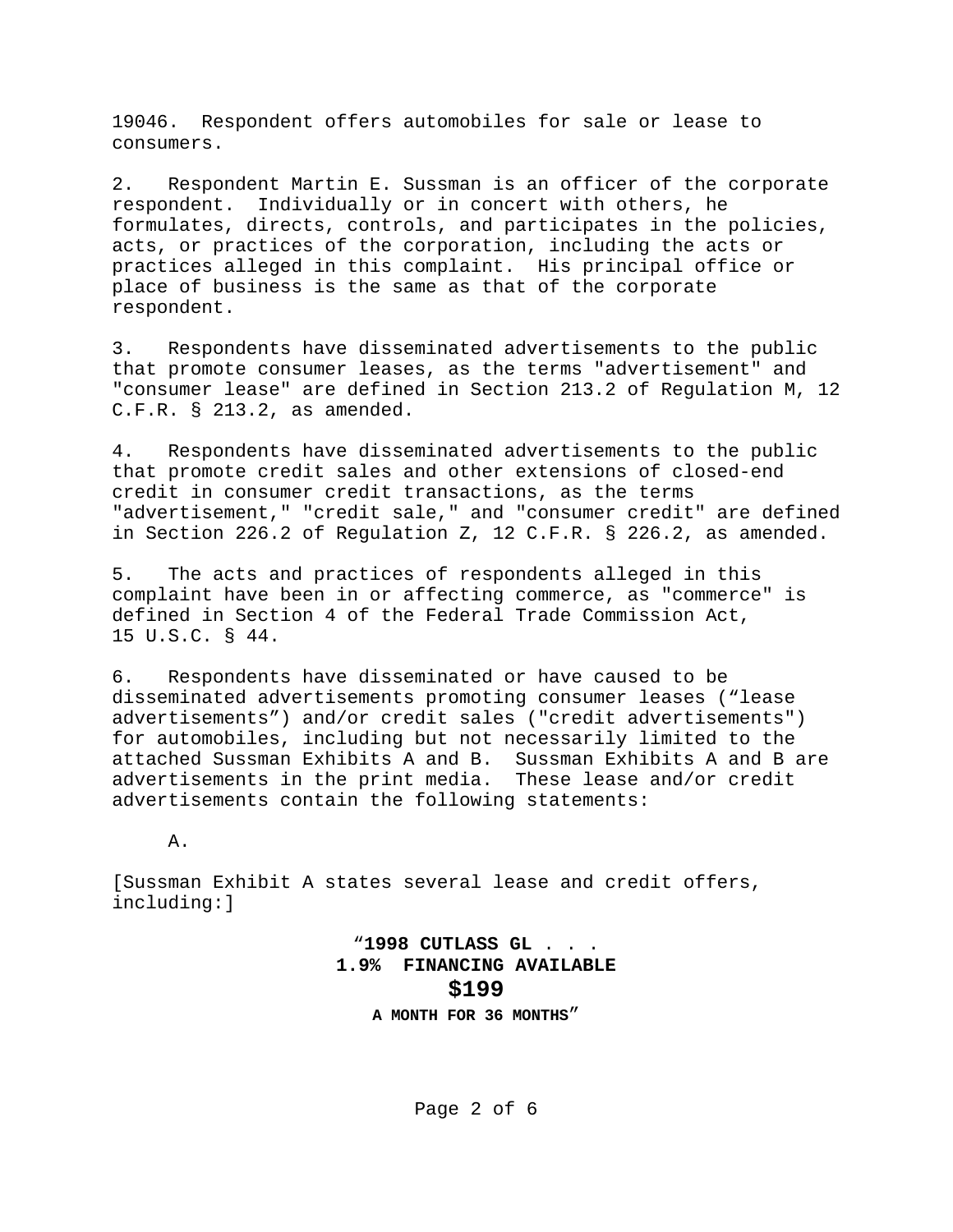[A fine print disclosure next to the monthly payment amount states, "36 month lease based on 12K miles per year with \$2,250 cap cost reduction, bank fee, security deposit, and 1st month payment due at inception with approved credit. Tax and Tags Extra."]

> "**1998 ACURA 2.3 CL \$279 A MONTH FOR 39 MONTHS** . . .

. . .

**1998 ACURA 2.5 TL \$339 A MONTH FOR 39 MONTHS** "

[A fine print disclosure below the monthly payment amounts states, "CL & TL 39 month leases based on 12,000 miles per year with \$999 Cap Cost Reduction, bank fee, security deposit, and 1st month payment due at inception with approved credit. Tax and tags extra."] (Sussman Exhibit A)

B.

[Sussman Exhibit B states several lease and credit offers, including:]

> "**1998 MAZDA MILLENIA L** . . .

**\$239 A MO. FOR 36 MOS.**"

[A fine print disclosure below the monthly payment amount states, "36 month lease based on 12K miles per year with \$2,000 cap cost reduction, bank fee, and 1st month payment due at inception with approved credit. Tax and tags extra."]

. . .

"**LINCOLN MERCURY** . . .

Page 3 of 6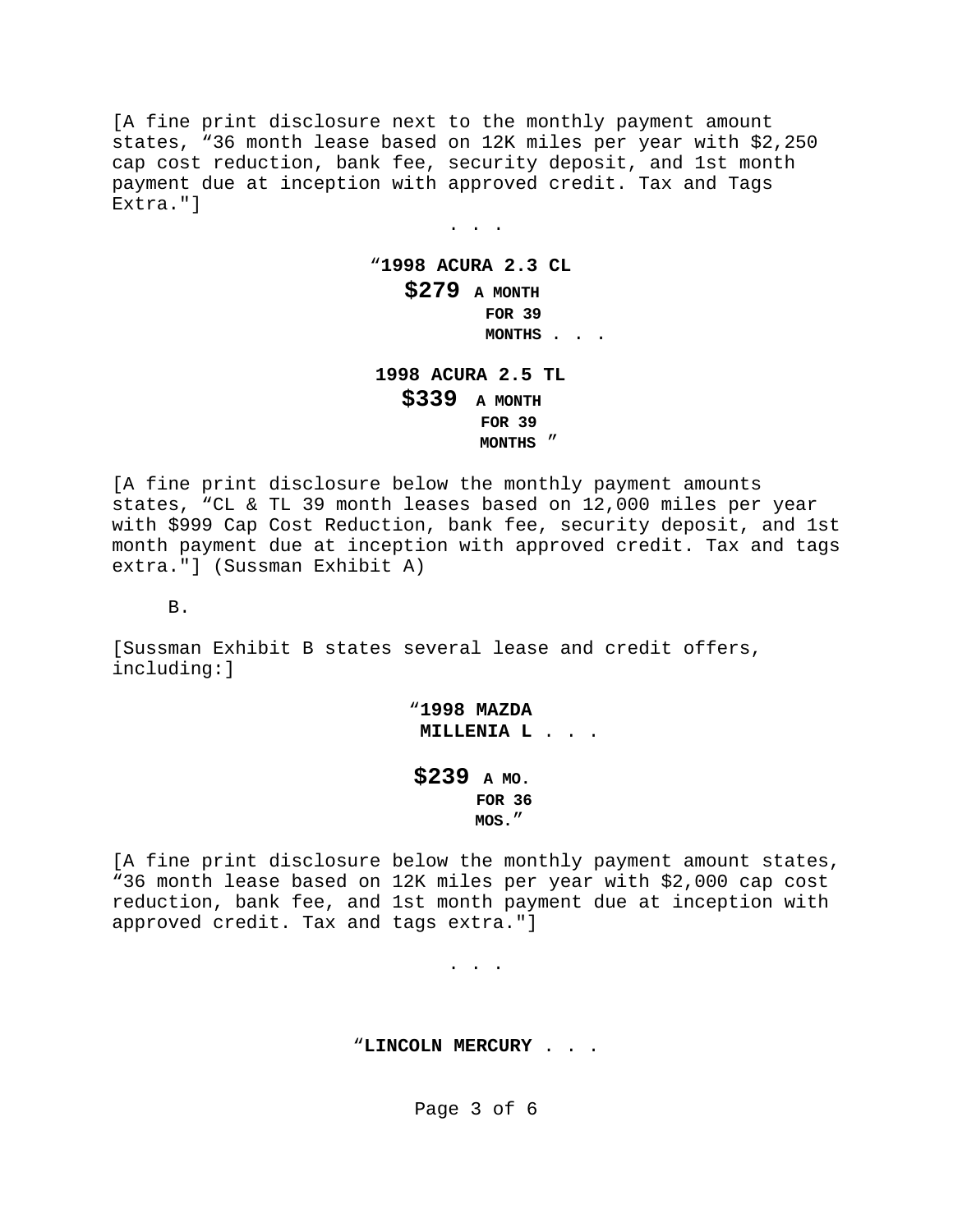## **1.75% Financing Available**

# **1998 MERCURY SABLE LS . . . \$269**

### **A MONTH FOR 33 MONTHS**"

[A fine print disclosure below the monthly payment amount states, "33 month lease based on 12,000 miles per year with \$1,995 cap cost reduction, 1st month payment, security deposit due at inception with approved credit. Tax and tags extra. Price includes all rebates."] (Sussman Exhibit B)

> FEDERAL TRADE COMMISSION ACT VIOLATIONS Count I: Failure to Disclose Lease Terms

7. In lease advertisements, including but not necessarily limited to Sussman Exhibits A and B, respondents have represented, expressly or by implication, that consumers can lease the advertised vehicles at the terms prominently stated in the advertisements, including but not necessarily limited to the monthly payment amount.

8. These lease advertisements have failed to disclose additional terms pertaining to the lease offer, such as the total amount due at lease inception. This information would be material to consumers in deciding whether to visit respondents' dealerships and/or whether to lease an automobile from respondents. The failure to disclose these additional terms, in light of the representation made, was, and is, a deceptive practice.

9. Respondents' practices constitute deceptive acts or practices in or affecting commerce in violation of Section 5(a) of the Federal Trade Commission Act, 15 U.S.C. § 45(a).

> CONSUMER LEASING ACT AND REGULATION M VIOLATIONS Count II: Failure to Disclose Required Information

10. Respondents' lease advertisements, including but not necessarily limited to Sussman Exhibits A and B, state a monthly payment amount, but fail to disclose certain additional terms required by the Consumer Leasing Act and Regulation M, including one or more of the following terms:

a. that the transaction advertised is a lease;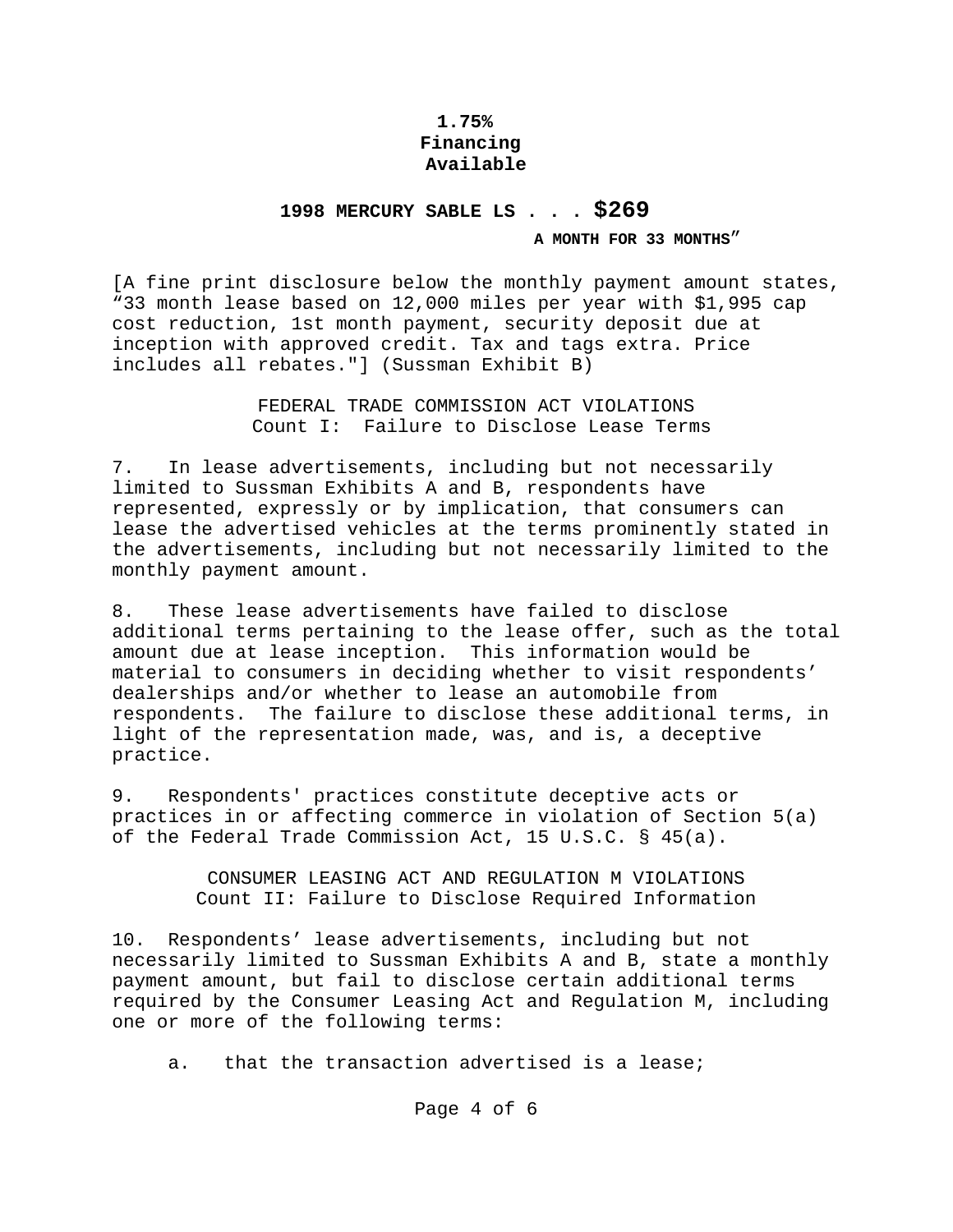- b. the total amount due prior to or at consummation, or by delivery, if delivery occurs after consummation. This total amount may: 1) exclude third-party fees that vary by state or locality, such as taxes, licenses, and registration fees, and disclose that fact or 2) provide a total that includes third-party fees based on a particular state or locality as long as that fact and the fact that such fees may vary by state or locality are disclosed;
- c. whether or not a security deposit is required;
- d. the number, amounts, and timing of scheduled payments; and
- e. that an extra charge may be imposed at the end of the lease term in a lease where the liability of the consumer is based on the difference between the residual value of the leased property and its realized value at the end of the lease term.

11. Respondents' practices have violated Section 184 of the Consumer Leasing Act, 15 U.S.C. § 1667c, and Section 213.7 of Regulation M, 12 C.F.R. § 213.7.

Count III: Failure to Disclose the Total Amount Due at Lease Signing with Equal Prominence

12. Respondents' lease advertisements, including but not necessarily limited to Sussman Exhibits A and B, state a downpayment amount more prominently than the disclosure of the total amount due at lease signing, in violation of Section 213.7(b)(1) of Regulation M, 12 C.F.R. § 213.7(b)(1).

13. Respondents' practices have violated Section 213.7(b)(1) of Regulation M, 12 C.F.R. § 213.7(b)(1).

TRUTH IN LENDING ACT AND REGULATION Z VIOLATIONS COUNT IV: Failure to State Rate of Finance Charge as Annual Percentage Rate

14. In credit advertisements, including but not necessarily limited to Sussman Exhibits A and B, respondents have stated a rate of finance charge without stating that rate as an "annual percentage rate," using that term or the abbreviation "APR."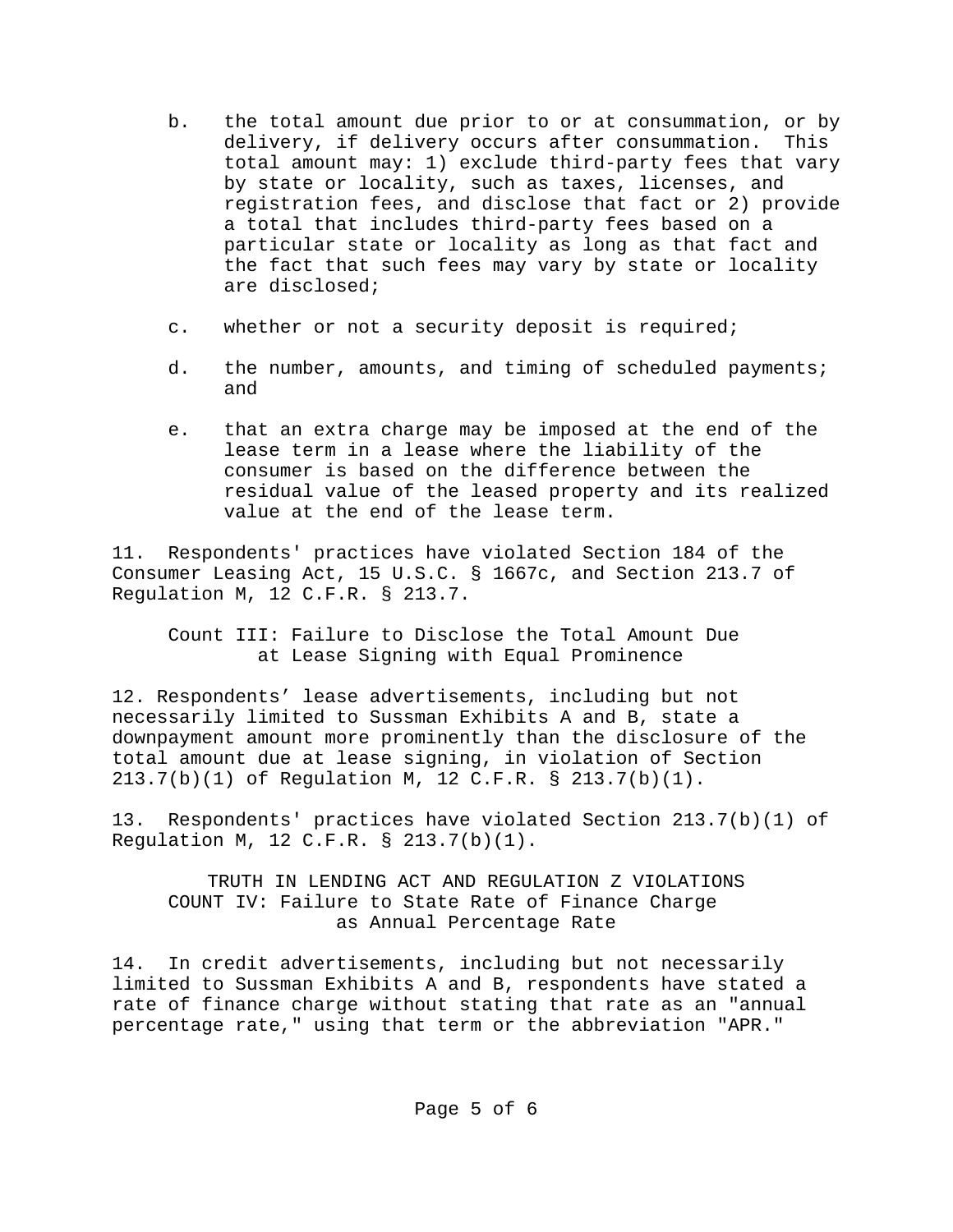15. Respondents' practice constitutes a violation of Section 144 and 107 of the TILA, 15 U.S.C. §§ 1664 and 1606, respectively, and Sections 226.24(b) and 226.22 of Regulation Z, 12 C.F.R. §§ 226.24(b) and 226.22, respectively.